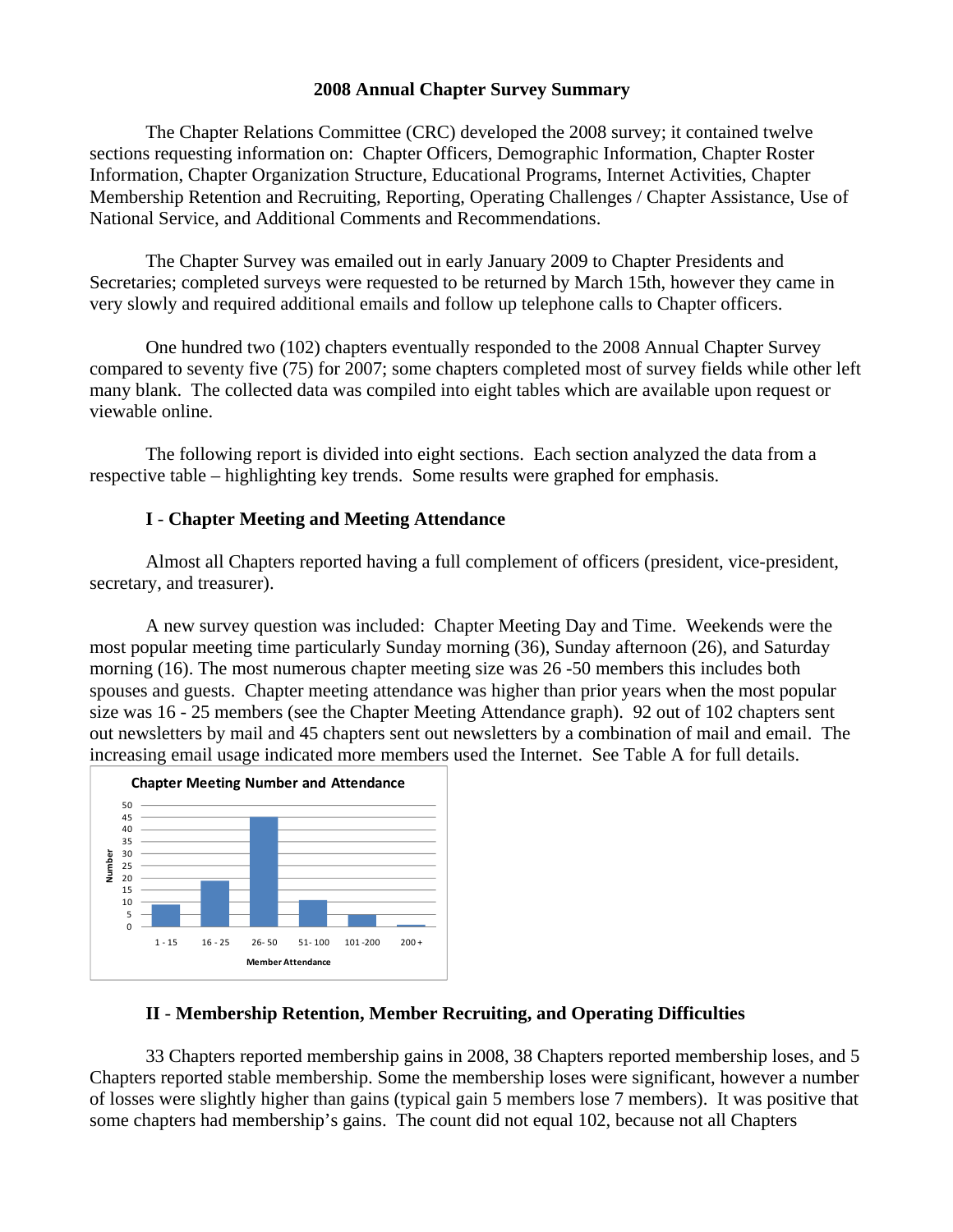completed the section. Chapters provided responses to Member Retention and Recruitment and Operating Challenges; some of the key responses are noted. See Table B for full details.

## **Effective Actions for Membership Recruitment**:

Use National list to contact new members by newsletter, email, and personal contact Encourage members to bring guests and friends to meetings Hand out "You are Invited" business cards to friends and acquaintances for meetings Have annual "Bring a Friend" meeting Welcome guests at meeting Word of mouth Road Show

### **Effective Actions for Membership Retention**:

Good Newsletters, Quality Programs & Educational Workshops

### **Operating Challenges**:

The general theme is: chapter membership and leadership is aging, and it is difficult finding new members and/or volunteers for chapter offices.

Finding speakers and quality programs

Finding affordable meeting locations with good accessibility for older members

# **III - Chapter Organizational Structure**

 Section sought information on: chapter incorporation status, 501C3 status, and recent review of chapter governance documents. Most Chapters replied to these questions: 38 chapters reported they were incorporated, 37 reported they had 501C3 status, only 8 reported reviewing and updating governance documents. Some chapters appeared confused with the questions replying "Unsure". See Table C in appendix for details.

# **IV – Chapter Educational Activities**

Chapters reported positively on a variety of educational programs offered at Chapter meetings particularly the number providing mentors. Show & Tell, Lectures, and Demos were popular activities (see graph below). "Other" is broken down in a list; see Table D in appendix for details. Some chapters have developed some innovative programs to help encourage new member participation in chapter activities. Some of the activities listed under "Other" were:

Field Suitcase Courses Watch & Clock Repair classes (beginner & advanced) Public Clock Repair Project Educational/Technical Articles in Newsletter Chapter Library "Ugly" Clock and Watch Contests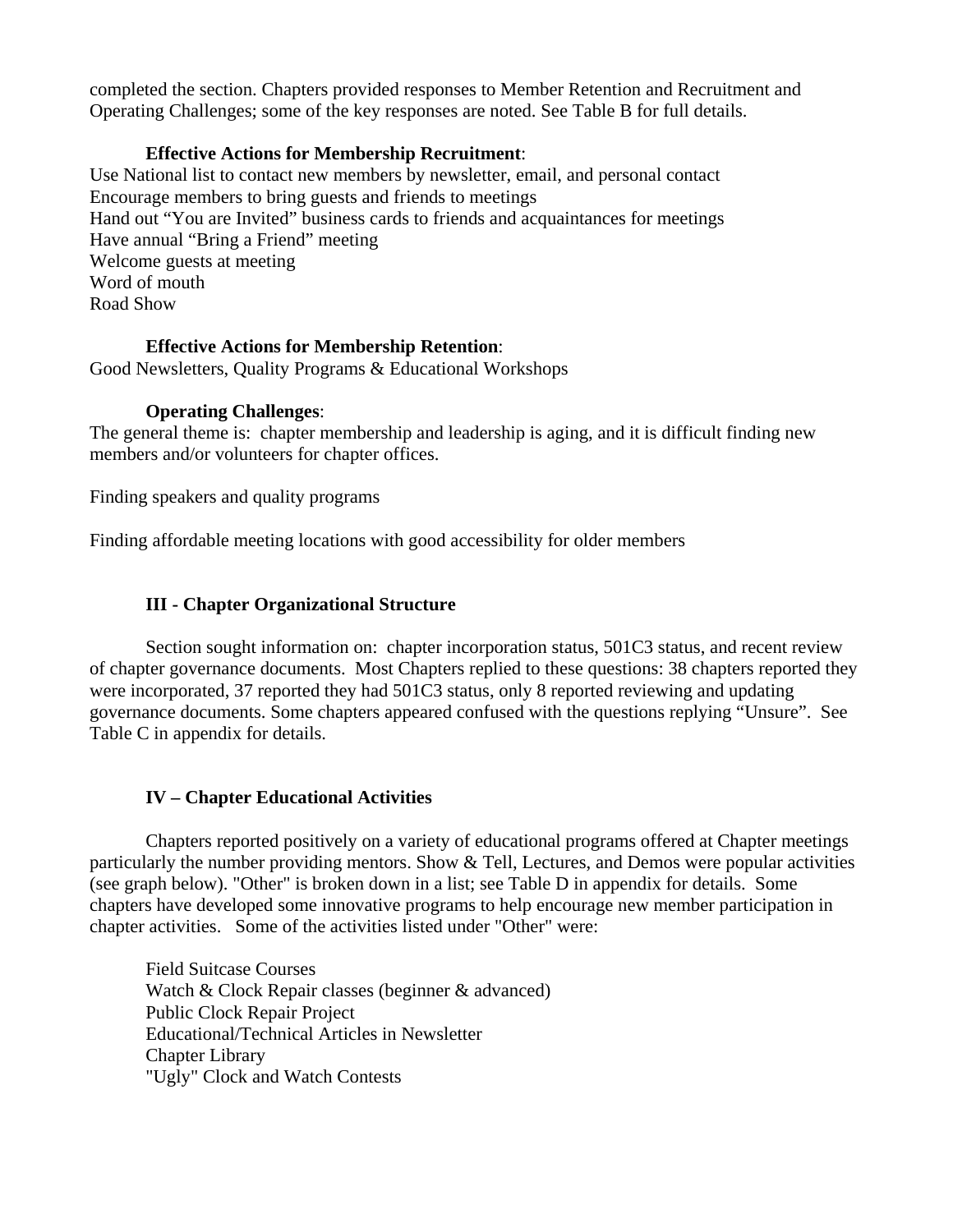

### **V – Comments to Chapter Relations Committee & General Chapter Concerns**

CRC created a section providing Chapters an opportunity to response directly to CRC and also share their general Chapter concerns. This section generated responses from 25 - 30 chapters. See Table E for responses.

#### **Comments to CRC**

Seven chapters commented the annual survey was an annoyance and excessive work that did not benefit the chapters. Several chapters commented that they did not know and understand what CRC does. Several were critical of the new Chapter Charter Process and felt "it was rammed down their throats". Some commented on items beyond CRC's control or responsibility.

Several chapters inquired if CRC could help provide local or national publicity for Chapters and NAWCC in order to attract new members.

#### **General Chapter Concerns**

General concerns voiced by Chapters:

 Western chapters "feel out of touch" with National due to distance To many rules & regulations for small hobbyist/educational organization NAWCC requirements are understandable, but are a burden to a small chapter Large distrust with National by members possibly out of ignorance or lack of understanding Continued dues increases - noted in several responses

 General Requests for assistance: Ideas to attract new members More publicity to make people aware of NAWCC Recruitment - National encourage new members to join chapters More quality programs Need assistance publishing newsletter and organizing workshops Training for Chapter Officers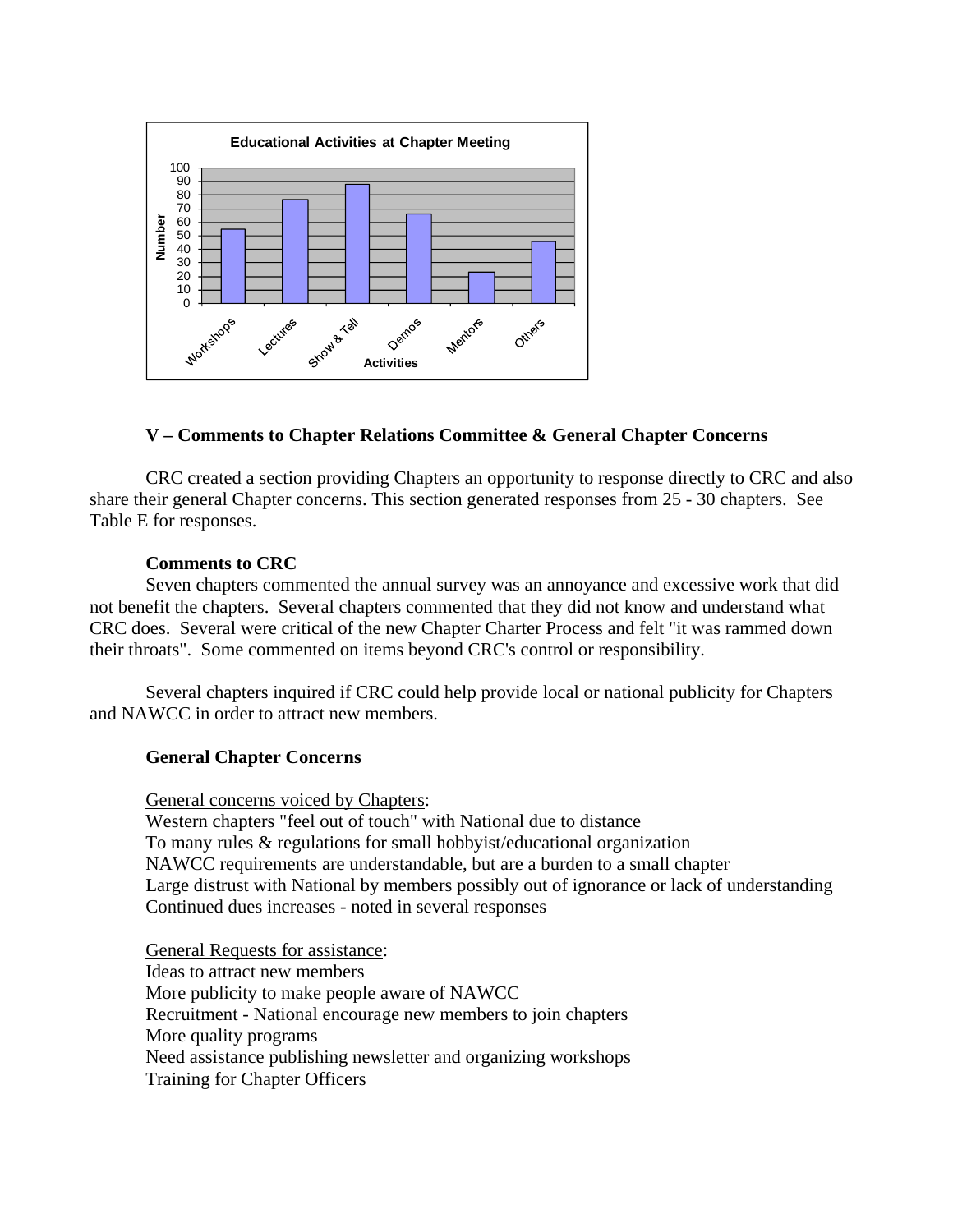# **VI – Chapter Internet Activities**

47 Chapters reported that they had websites, 51 chapters emailed meeting notices, 41 had links to the NAWCC website, and 21 had their newsletters on line. Several chapters that did not have websites communicated to members by email. A smaller number emailed out NAWCC News and very few had mentoring on their website. This indicates Chapters are utilizing the Internet to communicate with their members. See graph below and Table F for details.



# **VII – Reporting Activities**

54 Chapters are insured (43 privately and 11 through NAWCC), 56 Chapters are Regional cohosts, and 63 hold marts. See Table G for details.

# **VIII – Use of National Services**

Chapters were asked what National services they utilized. Chapters actively used two National services: membership list for recruitment and borrowing videos/DVD from the library for chapter meetings. Other National services (Field Suitcase Workshops, News Notices, Speakers Bureau, Mailing Service and Website Hosting) were used by smaller number of chapters. See graph below & Table H for details. Is it possible Chapters are unaware of NAWCC Nationals services?